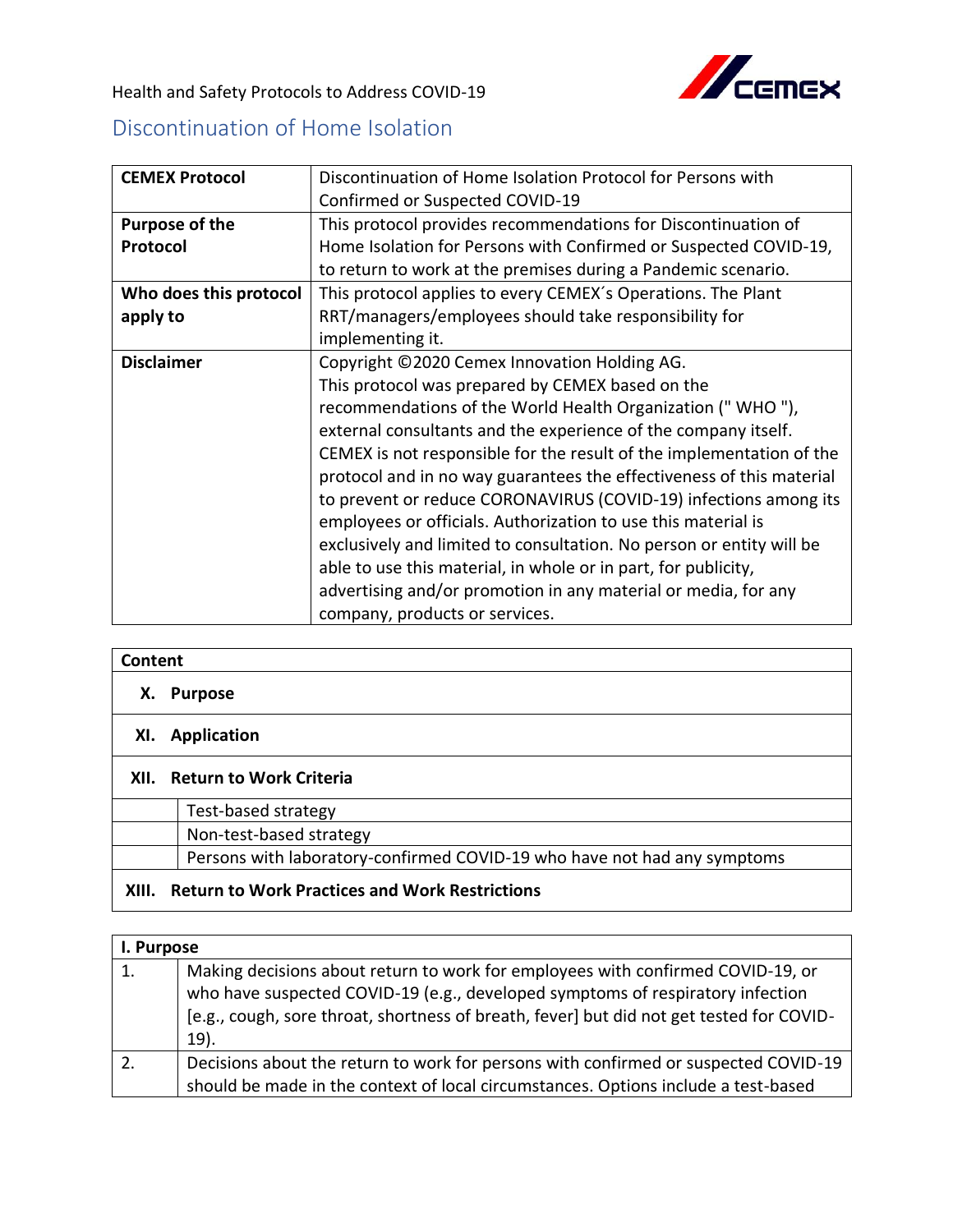

| I. Purpose |                                                                                       |
|------------|---------------------------------------------------------------------------------------|
|            | strategy or a non-test-based strategy (i.e., time-since-illness-onset and time-since- |
|            | recovery strategy).                                                                   |
| 3.         | This protocol is based on information from the Centers for Disease Control and        |
|            | Prevention (CDC)                                                                      |

|    | II. Application                                                                                                                                                                                                                                                                                                                    |  |
|----|------------------------------------------------------------------------------------------------------------------------------------------------------------------------------------------------------------------------------------------------------------------------------------------------------------------------------------|--|
| 1. | If testing is not readily available, facilities may choose to use the non-test-based<br>strategy for discontinuation of transmission-based precautions or extend the period<br>of isolation beyond the non-test-based-strategy duration, on a case by case basis in<br>consultation with local and state public health authorities |  |
|    | The test-based strategy is preferred for discontinuation of transmission-based<br>precautions for patients who are hospitalized or severely immunocompromised or<br>being transferred to long-term care or assisted living facility.                                                                                               |  |

|    | III. Return to Work Criteria                                                                                                                                                                                                                                                                  |
|----|-----------------------------------------------------------------------------------------------------------------------------------------------------------------------------------------------------------------------------------------------------------------------------------------------|
|    | <b>Test-based strategy</b>                                                                                                                                                                                                                                                                    |
| 1. | Use the Test-based strategy as the preferred method for determining when                                                                                                                                                                                                                      |
|    | employees may return to work to the premises appointed                                                                                                                                                                                                                                        |
| 2. | Test-based strategy. Exclude from work until:                                                                                                                                                                                                                                                 |
|    | Resolution of fever without the use of fever-reducing medications and<br>a.                                                                                                                                                                                                                   |
|    | Improvement in respiratory symptoms (e.g., cough, shortness of breath), and<br>b.                                                                                                                                                                                                             |
|    | Negative results of an FDA Emergency Use Authorized molecular assay for<br>c.                                                                                                                                                                                                                 |
|    | COVID-19 from at least two consecutive nasopharyngeal swab specimens                                                                                                                                                                                                                          |
|    | collected ≥24 hours apart (total of two negative specimens)                                                                                                                                                                                                                                   |
|    | Non-test-based strategy                                                                                                                                                                                                                                                                       |
| 1. | If the Test-based strategy cannot be used, the Non-test-based strategy may be used                                                                                                                                                                                                            |
|    | for determining when employees may return to work to the premises appointed.                                                                                                                                                                                                                  |
| 2. | Non-test-based strategy. Exclude from work until                                                                                                                                                                                                                                              |
|    | a. At least 3 days (72 hours) have passed since recovery defined as resolution of<br>fever without the use of fever-reducing medications and improvement in<br>respiratory symptoms (e.g., cough, shortness of breath); and,<br>b. At least 7 days have passed since symptoms first appeared. |

| Persons with laboratory-confirmed COVID-19 who have not had any symptoms |                                                                                      |
|--------------------------------------------------------------------------|--------------------------------------------------------------------------------------|
| 1.                                                                       | Should be excluded from work until 14 days have passed since the date of their first |
|                                                                          | positive COVID-19 diagnostic test assuming they have not subsequently developed      |
|                                                                          | symptoms since their positive test.                                                  |